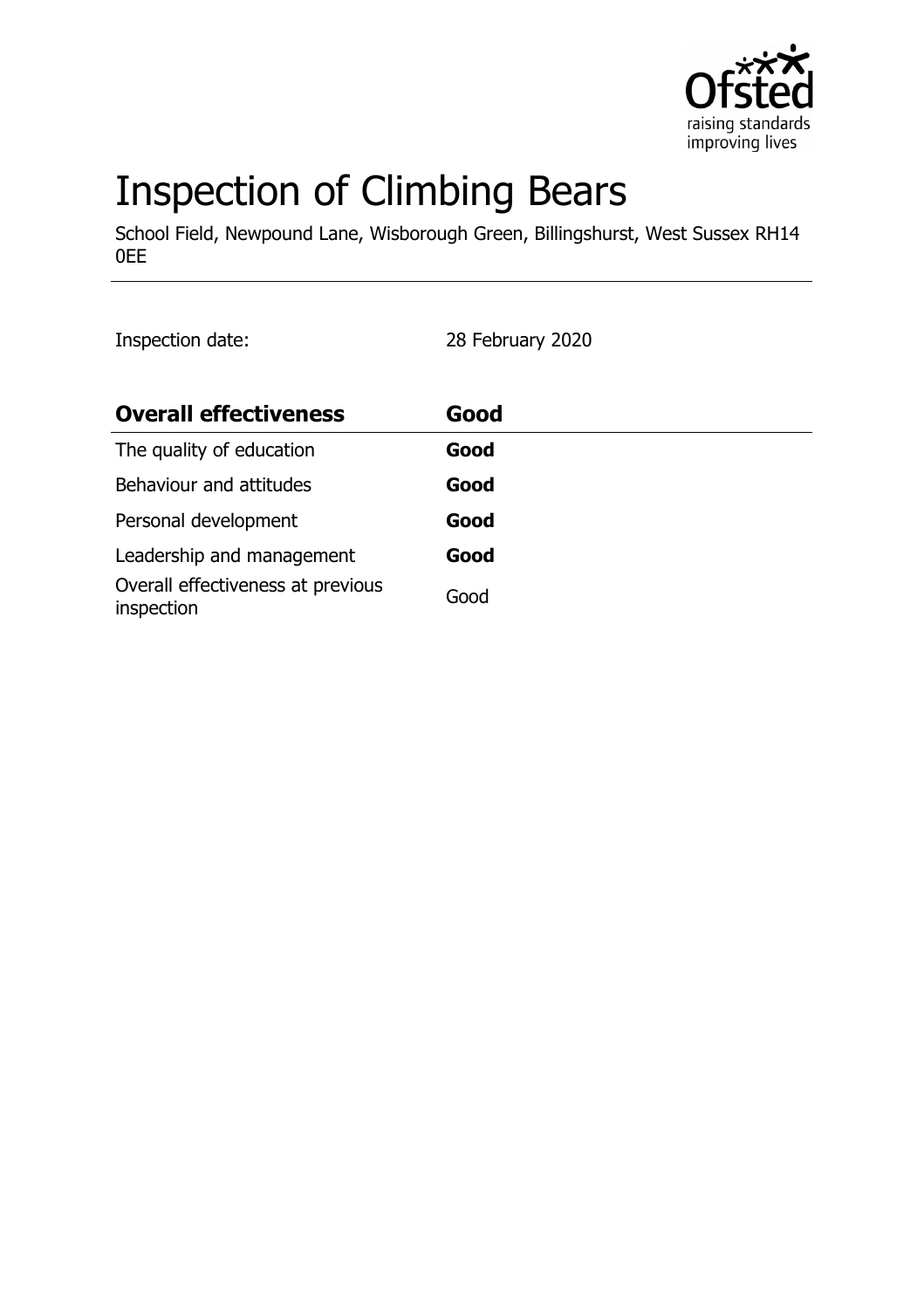

# **What is it like to attend this early years setting?**

#### **The provision is good**

Children are eager and show enthusiasm when arriving at the pre-school. They quickly lead their parents to a board where they find their name cards to register their attendance. This helps children to recognise words in written form. Staff ensure all children are warmly welcomed into a safe and inviting space. They are responsive and attentive to children's needs. Children are happy and secure and enjoy the close attachment they have with their assigned key person. This supports children's emotional well-being.

Children are motivated to learn and confidently explore the interesting resources. For example, they show excitement in using small pots outdoors to collect water and measure the rainfall. Children develop knowledge of the world around them. For instance, they use their imagination during role play as they pretend to be scientists at a picnic. Staff plan and deliver an exciting curriculum with a wealth of learning opportunities. They have high expectations of what every child can achieve. Therefore, all children, including those with special educational needs and/ or disabilities, are making good progress.

Staff are very good role models. They value and promote children's good behaviour. Children listen to what is asked of them and understand the routines of the setting. For example, they know to wash their hands before they have snack and lunch. This also helps to promote their health and well-being.

### **What does the early years setting do well and what does it need to do better?**

- $\blacksquare$  Staff sensitively observe children's learning as they play alongside them to identify what they need to learn next. They assess children regularly to ensure that any gaps in their learning are identified and addressed. Staff effectively build on older children's concentration skills. For example, they encourage them to complete complex 3D puzzles with increasing confidence and make connections between the pieces of the puzzle.
- Staff promote children's communication and language well. They do this through lots of discussion and continuously singing songs and rhymes throughout the day. Children demonstrate good concentration and physical skills. Children delight in listening to stories and join in with the actions.
- Staff offer strong support for children's emotional well-being. Children have regular opportunities to reflect on their emotions. For example, staff skilfully use activities to talk about different emotions. Staff regularly use the language of feelings to support children to express themselves and to empathise with one another.
- $\blacksquare$  Throughout the day, children frequently come together as a whole group for circle time and adult-planned activities. However, at times, this impacts on the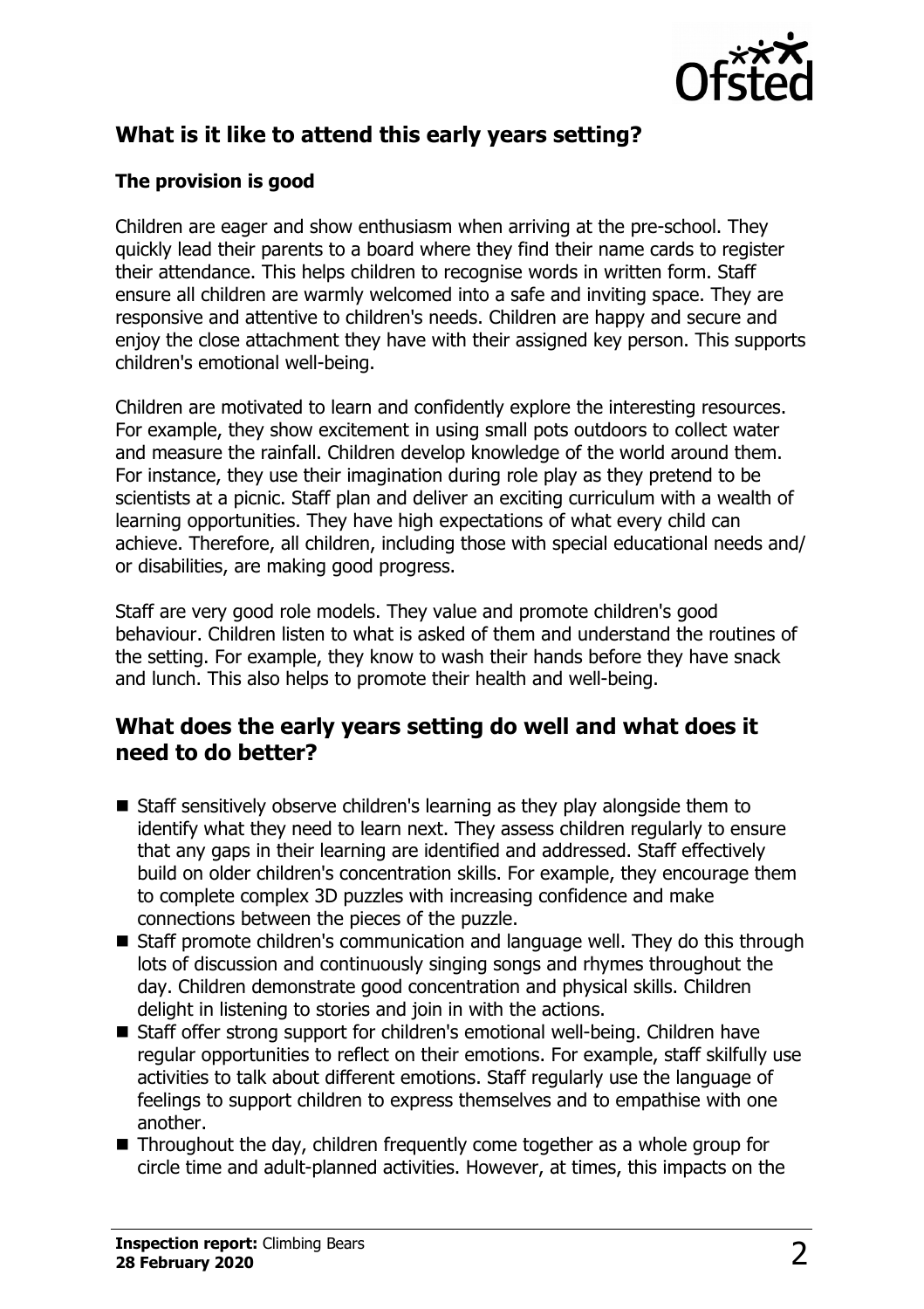

time children can become immersed in their own choice of activity. At times, larger-group activities are not planned as effectively to engage children to the highest level. As a result, some children are not as focused.

- $\blacksquare$  Children have lots of opportunities to learn about healthy lifestyles. They select and prepare their own snacks. Staff talk to children about healthy foods and the importance of fresh air and exercise. Children enjoy playing in the wellresourced outdoor area. They climb and jump off the climbing frame and squeal with delight as they jump in puddles.
- Partnerships with parents are good. Staff keep parents fully informed of their child's development and progress, which parents confirm they find informative. Appropriate systems are in place to support children in readiness for future learning.
- $\blacksquare$  Children's early mark marking is supported very well. This promotes their enjoyment of writing. For example, older children use pens and crayons. Staff support children's use of mathematical language and understanding of numbers well. For example, staff help children to measure their heights.
- $\blacksquare$  The manager and the committee are focused on improving the quality of the pre-school and have addressed improvements required from the previous inspection. All staff and committee members have undergone appropriate checks to ensure they are suitable. Regular meetings and annual appraisals ensure staff have opportunities to receive coaching and support. The manager monitors staff interactions with children. Overall, the quality of teaching is good. However, the monitoring of individual staff's practice is not yet sharply focused on raising the quality of teaching to the highest possible level.

# **Safeguarding**

The arrangements for safeguarding are effective.

The manager ensures staff keep their safeguarding knowledge up to date. The manager and staff have a good knowledge of the signs and symptoms which may indicate that children are at risk of harm. They are confident with the procedures to follow if they have a concern about a child in their care. Staff are well deployed and know how to identify and minimise risks, such as checking to ensure that the outdoor area is safe before children go outside. Appropriate policies and procedures are in place to ensure a strong safeguarding culture, including the use of mobile phones and cameras at the setting.

# **What does the setting need to do to improve?**

#### **To further improve the quality of the early years provision, the provider should:**

- $\blacksquare$  review the organisation of daily routines, particularly group times, to maximise opportunities for children's engagement
- strengthen systems for monitoring staff's performance to help extend their skills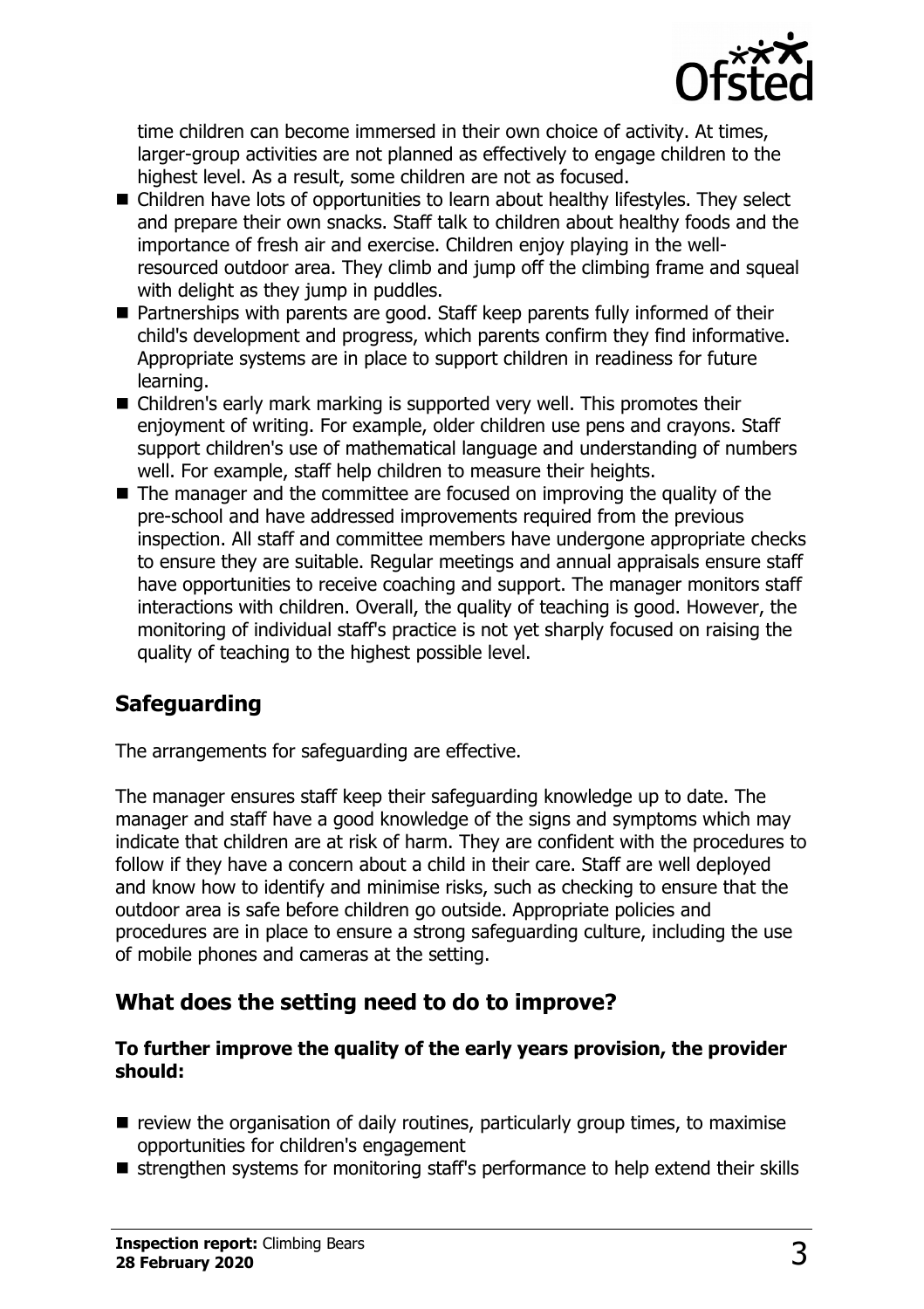

and knowledge to enable children to make the best progress.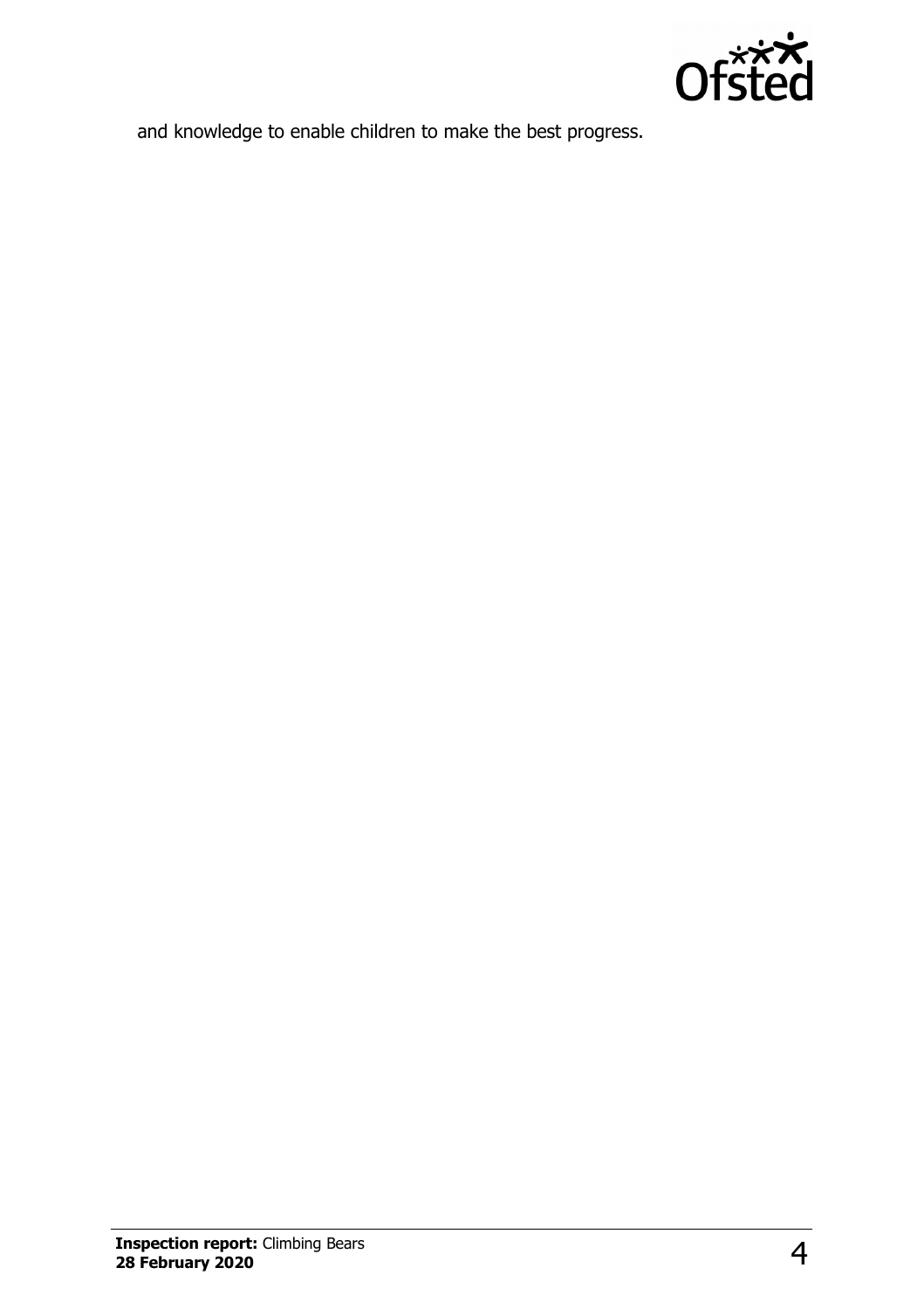

| <b>Setting details</b>                              |                                                                                      |
|-----------------------------------------------------|--------------------------------------------------------------------------------------|
| Unique reference number                             | 113439                                                                               |
| <b>Local authority</b>                              | <b>West Sussex</b>                                                                   |
| <b>Inspection number</b>                            | 10066657                                                                             |
| <b>Type of provision</b>                            | Childcare on non-domestic premises                                                   |
| <b>Registers</b>                                    | Early Years Register, Compulsory Childcare<br>Register, Voluntary Childcare Register |
| Day care type                                       | Full day care                                                                        |
| Age range of children at time of<br>inspection      | 2 to $4$                                                                             |
| <b>Total number of places</b>                       | 26                                                                                   |
| Number of children on roll                          | 34                                                                                   |
| Name of registered person                           | Climbing Bears Of Wisborough Green<br>Committee                                      |
| <b>Registered person unique</b><br>reference number | RP522686                                                                             |
| <b>Telephone number</b>                             | 01403 701027                                                                         |
| Date of previous inspection                         | 13 January 2016                                                                      |

## **Information about this early years setting**

Climbing Bears pre-school registered in 1992 and is based in the grounds of the local primary school in Wisborough Green, West Sussex. The pre-school is open from 8.45am to 3pm from Monday to Thursday, and on Friday until 1pm. There are nine members of staff, all of whom have a relevant childcare qualification at level 2 or above. The pre-school receives funding to provide free early education for children aged two, three and four years.

## **Information about this inspection**

**Inspector** Kelly Lane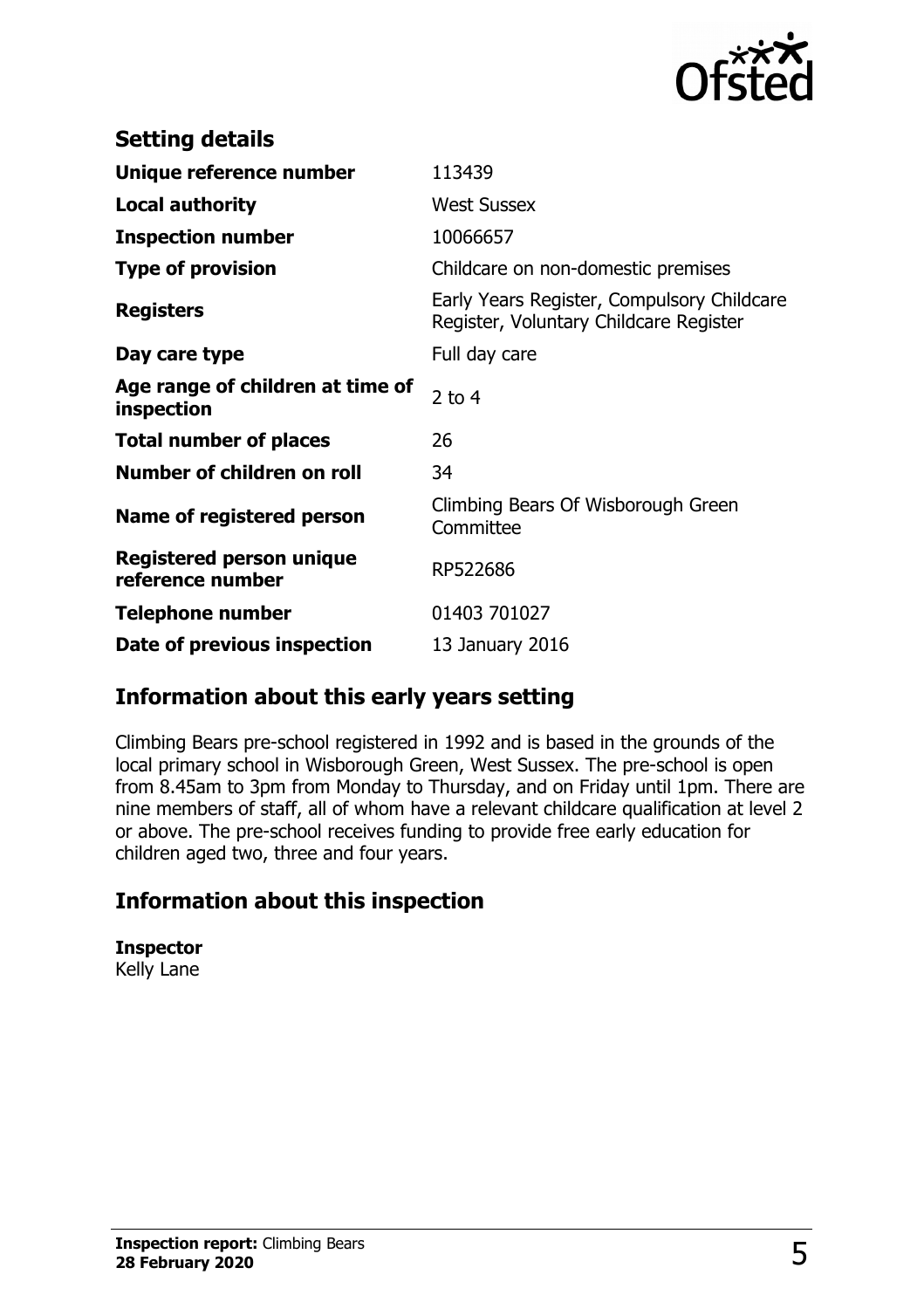

#### **Inspection activities**

- The inspector and manager completed a learning walk throughout the preschool. They discussed how the early years provision is organised and how the curriculum offered supports children's learning.
- $\blacksquare$  The inspector carried out a joint observation of practice with the manager.
- During the inspection the inspector spoke to parents and carers and took account of their views.
- $\blacksquare$  The inspector held discussions with staff, children, parents and carers.
- $\blacksquare$  The inspector had discussions with the manager. She looked at a sample of policies and procedures, staff qualifications and evidence of the suitability of staff.

We carried out this inspection under sections 49 and 50 of the Childcare Act 2006 on the quality and standards of provision that is registered on the Early Years Register. The registered person must ensure that this provision complies with the statutory framework for children's learning, development and care, known as the early years foundation stage.

If you are not happy with the inspection or the report, you can [complain to Ofsted.](http://www.gov.uk/complain-ofsted-report)